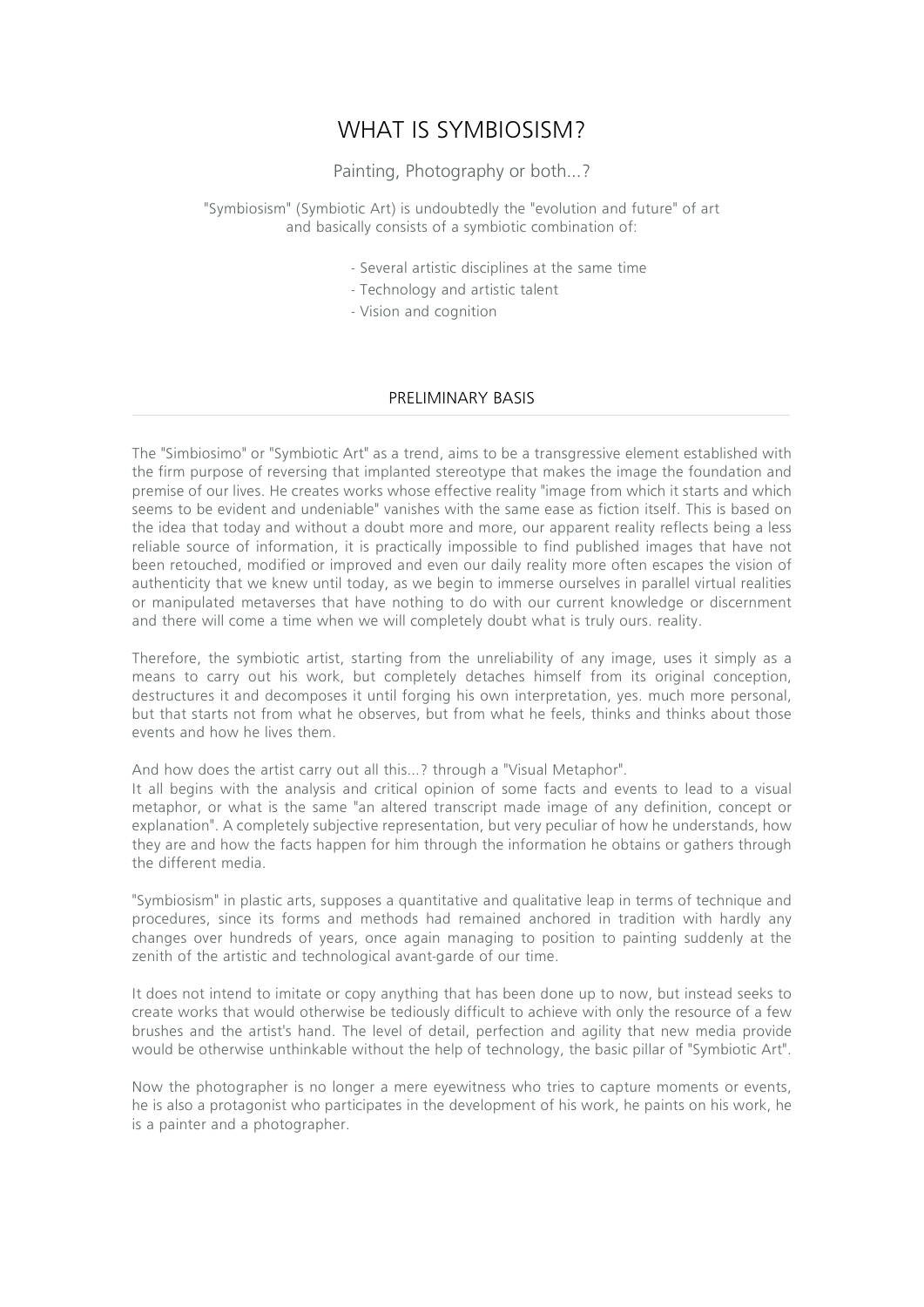"Symbiosism" is an artistic method that is basically based on a way of creating "pictorial works" based on a main purpose, to get rid of that false idea that makes us think that images are an unquestionable premise of reality.

The image conditions us. We take for granted that images show us a faithful and pure representation of reality, but we have reached a point and technological level in which we are no longer capable of clearly differentiating between what is reality and fiction. Undoubtedly many unreal things will begin to torment our lives. "Symbiosism" transgresses with that stereotype of reality that prevents our brain from establishing itself in certainty, making us see that any image can be easily destructured and that other apparently not so obvious realities result just as surely.

"Symbiosism" is a way and method of making art that does not restrict or rule out the treatment of themes or motifs in any of the trends, both past and contemporary. It admits figuration and abstraction, realism, impressionism, "fauvism", "surrealism", expressionism, etc...

## WHAT IS "SYMBIOSISM"?

The "Symbiosism" in its execution is a painting applied by digital means with a useful base covered totally or partially in the more or less altered collage of one or several photographs, which are and will always be the creative product of the same artist. It is a technique, medium, method or tool to add to the existing ones of oil, watercolor, pastel, acrylic... for the creation and elaboration of works, which is fundamentally based on the resources that new technologies have put within our reach, modernizing, evolving and speeding up the already existing modes and forms. It allows expanding the artistic procedures that now allow us greater creativity and ways of expression without ever deviating from the fundamental artistic philosophy of the necessary skill, management, experience and knowledge that are required of the artist, always accompanied by the essential ingredients of ingenuity and the creativity.

Pictorial art as we know it today has few and few resources left so as not to be repetitive, if it does not look at the improvements that new technologies bring us daily. This new trend is the result of taking advantage of these media to emerge with new and renewed strength.

### "SYMBIOSISM" AND PHOTO RETOUCHING, DIFFERENCES

The difference between "Symbiosism" and photographic retouching is basically that, while what photographic retouching aims to do by treating images is to spectacularly improve the final result of the work, "Symbiosism" what it deals with is of using photography as a base as a palette and color support for the setting of new works, as well as the use of specific collage elements in the style of those already used in previous trends in order to obtain a completely different final result.

In other words, Symbiosism "decomposes the original photographs" to end up generating a new work with a different conception and meaning from the one originally conceived. Let's say that the original photos are the preliminary sketches as well as the oil that impregnates the canvas. The entire work, both the photographs and the painting and its elements must belong to the artist, that is, they are prototypes created by the artist from the beginning to the end of the process.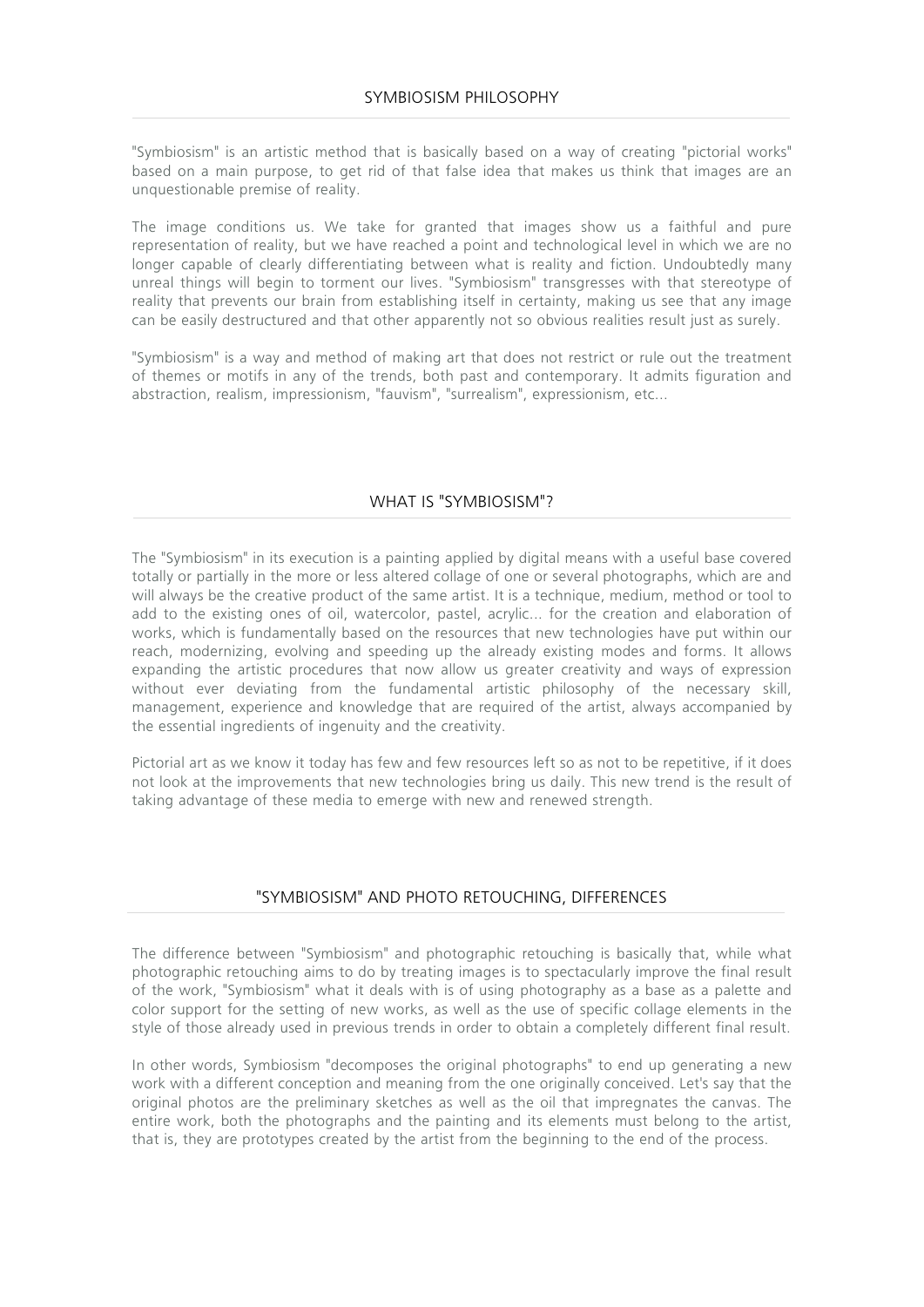The Symbiotic Artist is a mix of Photographer and Painter. He is a doubly qualified artist who uses both media, Photography and Painting for the creation of his works, both being in origin, origin and creation the result of the same artist.

The latter bases his work on the useful mixture of the two means of expression, until now so different in their behavior, but that technology has made it possible to unify in a single format. The execution of the work is carried out under digital systems or computerized means and departs from the manual technique that has been involved until now, which is now considered obsolete, which allows greater agility at the time of completion. Of his works.

The legality of the system is established under the convenience that the painter shows or exposes the origin of his creation, that is, the original photographs that are part of the final work and that have been used as a resource.

The Symbiotic artist is one who is not limited only to creating works of a high aesthetic level, rather combines it with the accompaniment of the narration of a testimony, or provides a logical explanatory argument to it, it may be based on stories and chronicles or reflections that support the reason for the work. He allows to establish in any of the cases a dialogue and correlation between vision and cognition.

## WHY "SYMBIOSISM"?

Of course, a good photograph can form and compose a good painting in itself, but photography is a faithful reflection of an instant, of a moment or event retained in time, which will never go beyond exhibiting, recounting and being the carbon copy of something else. than what happened in a limited interval of time. Photography tells perhaps a little more than what the image recreates for us, while "Symbiosism" narrates as well as represents events that occur and last for a period of greater temporal amplitude.

"Symbiosism" recovers for contemporary art one of the most important pillars of all pictorial work, the content. Making the message itself, within the approach of all work, be as important as the work, its aesthetics or its execution, is something that the current artist had almost completely discarded from his work. This tendency is therefore separated from vulgarity, banality and much of what has been called vague art. Now the artist is invited to reveal the meaning or reasoned foundation of each of his works, which is nothing more or less than one more way of escaping from the superficiality with which modern art has been appreciated in an attempt to connect more deeply with the observer. Until now, it was usual for the artist to limit himself to formalizing a simple idea from which he built an entire philosophy that sought to justify his entire world.

Is it perhaps illogical or preposterous to combine abstraction and reasoned foundation in a pictorial work...? Of course not, in the same way that there should be no excuse to try to give a form or explanation to what our mind thinks it can guess in the clouds when it contemplates them carefully watching them pass in front of its eyes, it is simply and only a wonderful exercise. of imagination which we call visual metaphor.

The visual metaphor on which the "symbiosis" is based in the abstract, has the same logic and foundation that conceptual art or any other manifestation and visual representation may have, with the only difference that it is not subject to its definition or to a recognizable shape.